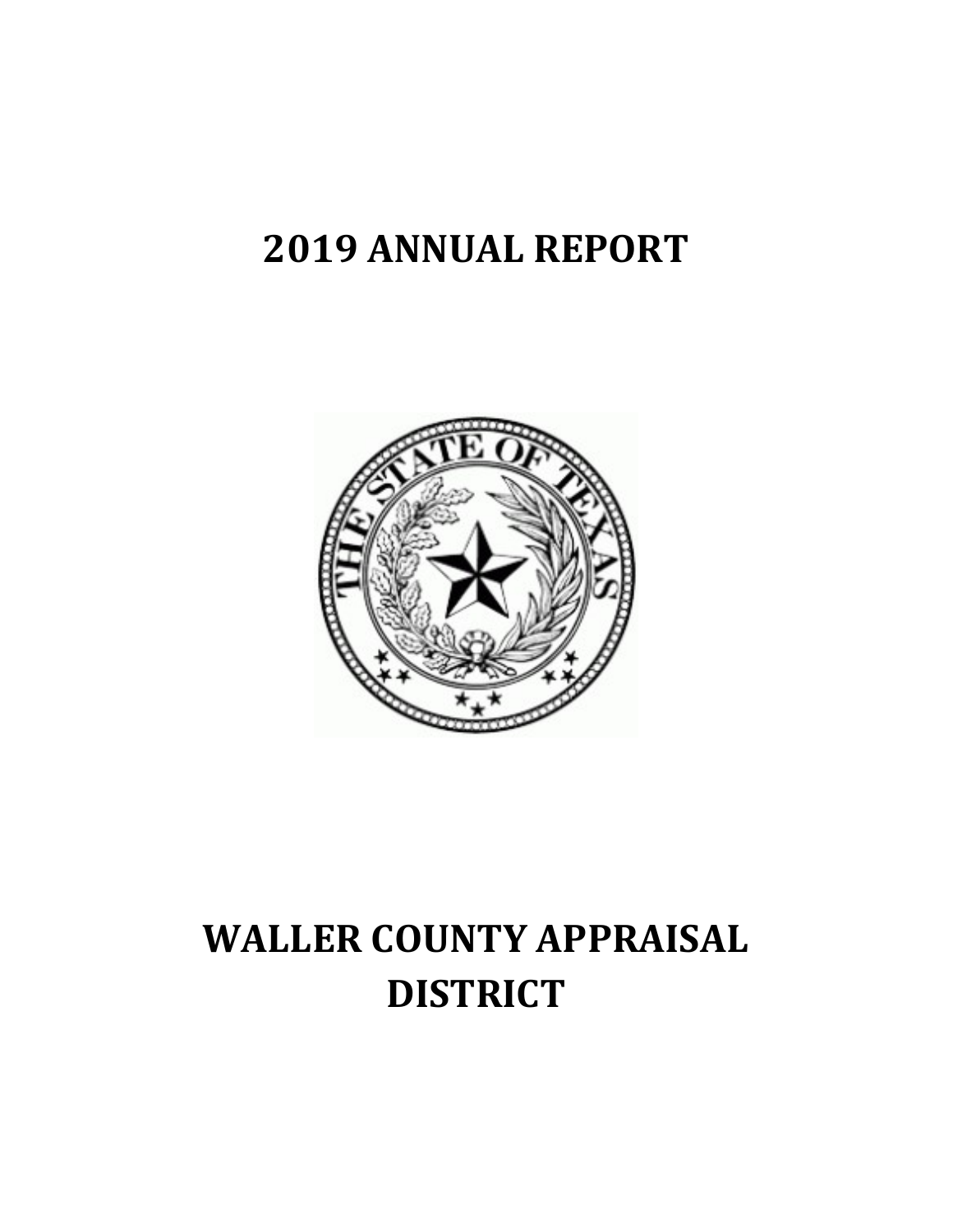#### Introduction

The Waller County Appraisal District is a political subdivision of the State of Texas created by the Texas Legislature in 1979. The operations of the District are governed by the Constitution of the State of Texas, the Texas Property Tax Code, and the rules of the Texas Comptroller's Property Tax Assistance Division.

The Waller County Appraisal District is responsible for the appraisal of all property in Waller County for ad valorem purposes and the administration of all local option and State mandated property tax exemptions. The Waller County Appraisal District has a high commitment to customer service. We strive to serve Waller County with professionalism and integrity in all aspects of our operations. In 2019, Waller County Appraisal District once again successfully certified a timely and accurate appraisal roll.

#### Mission

The mission of the Waller County Appraisal District is to discover, list and appraise all property located within the boundaries of the District in an accurate, ethical and impartial manner in an effort to estimate the market value of each property and achieve uniformity and equity. This will be accomplished by maintaining the highest standards in appraisal practices by retaining personnel who are professional and knowledgeable and operate under the stands of:

- The Property Tax Assistance Division of the Texas Comptroller's Office (PTAD)
- The International Association of Assessing Officers (IAAO)
- The Uniform Standards of Professional Appraisal Practice (USPAP)

#### Governance

The Appraisal District operations are governed by the Board of Directors whose members are elected by the voting taxing units every two years. The Board's primary responsibilities are:

- Appoint the Chief Appraiser
- Adopt the District's annual operating budget
- Contract for necessary services; Complying with the competitive bidding requirement established by law
- Appoint the Appraisal Review Board
- Adopt a biennially written plan for the periodic reappraisal of all property within the Appraisal District office
- Make general policies on the Appraisal District's operation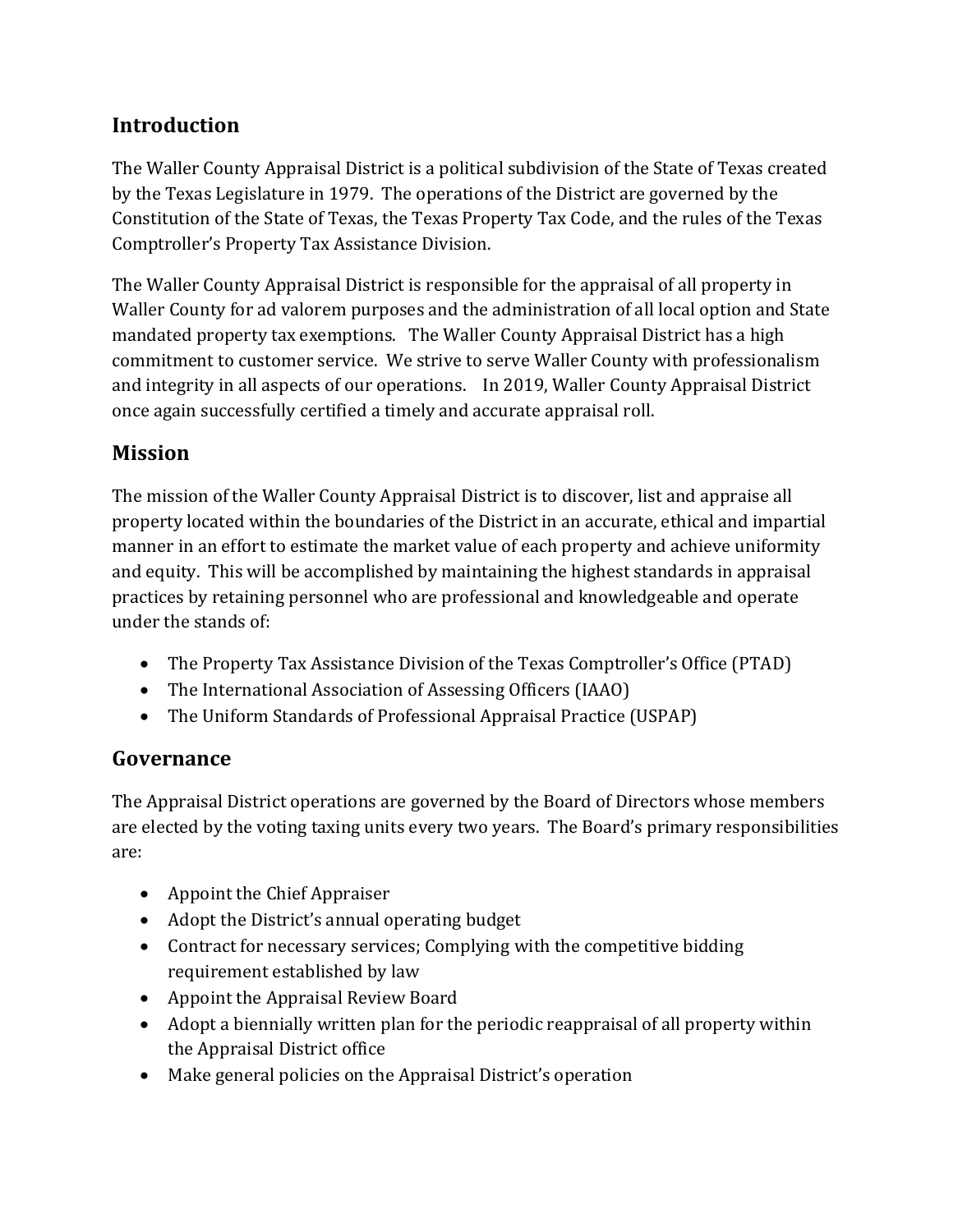To be eligible to serve on the Board of Directors, a person must have resided within the boundaries of the county for at least two years prior to their appointment. Their terms are not staggered and there are no legal limits to the number of terms a board member can serve.

2019 Board of Directors includes:

 Royce Rape – Chairman of the Board Jimmy Henderson – Secretary of the Board Roosevelt Alexander John Amsler Rick Welch Ellen Shelburne – Waller County Tax Collector

The Chief Appraiser is the chief administrator of the Appraisal District and is appointed by the Board of Directors. The Chief Appraiser must be licensed as a Registered Professional Appraiser (RPA) through the Texas Department of Licensing and Regulation, or possess an MAI professional designation from the Appraisal Institute, or possess an Assessment Administration Specialist (AAS), Certified Assessment Evaluator (CAE) or Residential Evaluation Specialist (RES) professional designation from the International Association of Assessing Officers.

The Appraisal Review Board (ARB) consists of four members appointed by the Board of Directors. Members of the ARB serve two-year staggered terms and are limited by law to serving three consecutive two-year terms. To be eligible to serve on the ARB, an individual must be a resident of the District and must have resided in the District for at least two years. Board members are also required to attend annual training classes to be eligible to serve in any given year.

The Appraisal Review Board responsibilities are:

- Determining protests initiated by property owners
- Determining challenges initiated by taxing units
- Correcting clerical errors in the appraisal records and the appraisal rolls
- Acting on motions to correct appraisal rolls under Section 25.25 of the Property Tax Code
- Determining whether exemptions and special appraisals are improperly granted and;
- Taking other actions or making other determinations authorized by the Property Tax Code

2019 Appraisal Review Board Members include:

Jay Foucheux – Chairman Jim Sette – Secretary Debra Ferris L.K. Sherrill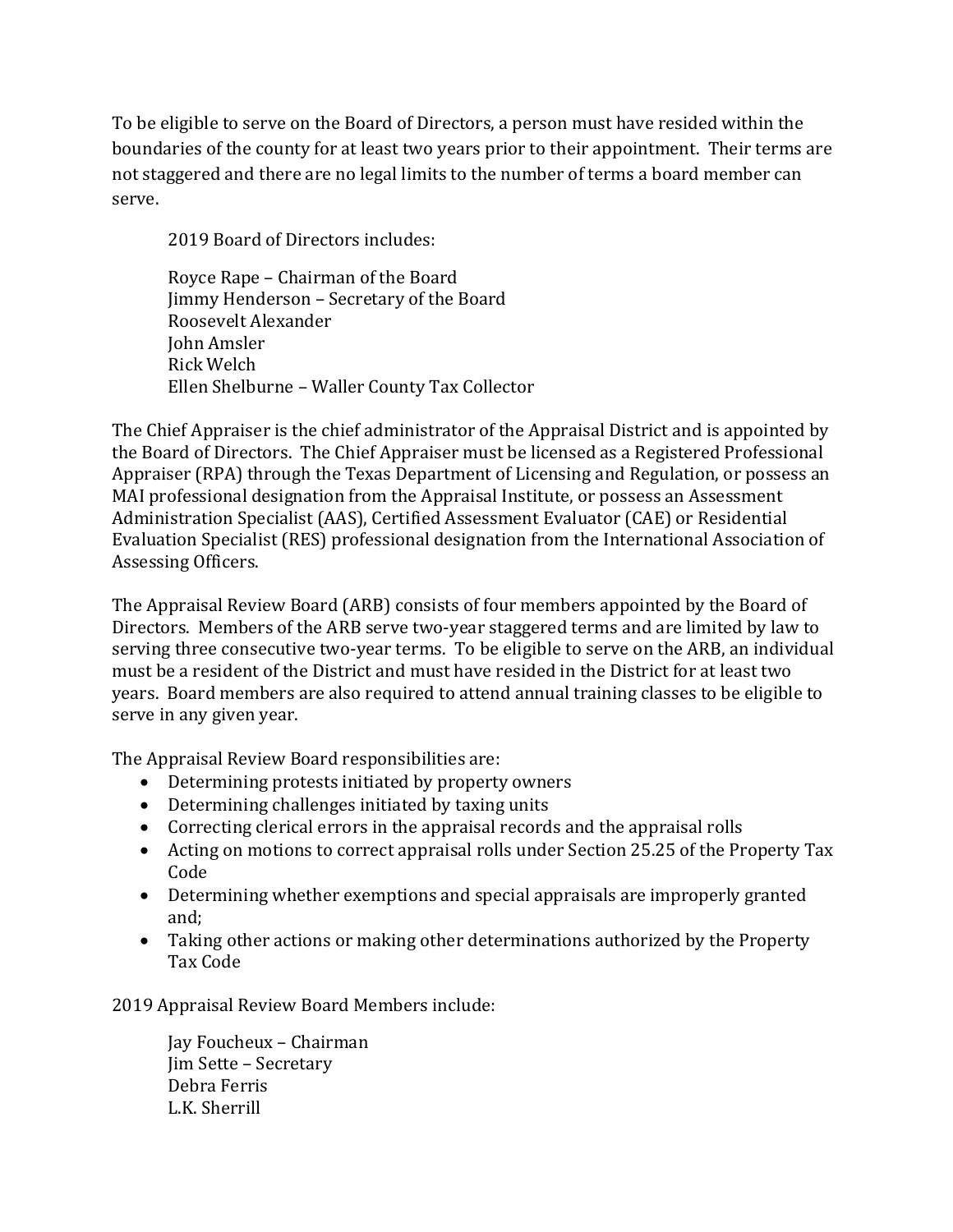The Agricultural Advisory Board is a three-member board appointed by the Chief Appraiser with the advice and consent of the Board of Directors. The responsibility of the Agricultural Advisory Board is to advise the Chief Appraiser on the valuation and use of land that may be designated for open-space agricultural valuation within the District's boundaries and to assist in determining typical practices and standards used in various farming operations. The Board serves at the will of the Chief Appraiser.

2019 Agricultural Advisory Board members include:

 Thomas Paben – Chairman Raymond Dollins - Secretary David Groschke

The Waller County Appraisal District is responsible for appraising all properties for each of the following Taxing Jurisdictions that are within the boundaries of Waller County. Below are the market and net taxable values for 2019.

| <b>Taxing Unit</b>               | <b>Market Value</b> | <b>Net Taxable Value</b> |  |  |
|----------------------------------|---------------------|--------------------------|--|--|
|                                  | (Before Exemptions) | (After Exemptions)       |  |  |
|                                  |                     |                          |  |  |
| City of Brookshire               | \$400,302,592       | \$352,039,342            |  |  |
| City of Hempstead                | \$347,965,776       | \$284,935,978            |  |  |
| City of Katy                     | \$1,094,267,871     | \$930,097,091            |  |  |
| <b>City of Prairie View</b>      | \$493,667,308       | \$194,313,071            |  |  |
| City of Waller                   | \$292,400,382       | \$235,367,925            |  |  |
| Hempstead ISD                    | \$1,762,231,256     | \$695,441,500            |  |  |
| <b>Katy ISD</b>                  | \$1,797,560,719     | \$1,531,303,717          |  |  |
|                                  |                     | <b>M&amp;O</b>           |  |  |
| Royal ISD                        | \$2,806,287,031     | \$1,500,324,599          |  |  |
|                                  |                     | I & S \$1,527,654,739    |  |  |
| <b>Waller ISD</b>                | \$3,646,464,221     | \$1,974,022,131          |  |  |
| <b>BK Drainage Dist</b>          | \$3,659,995,314     | \$2,637,098,159          |  |  |
| Waller-Harris ESD 200            | \$8,653,511,946     | \$4,417,864,790          |  |  |
| <b>Willow Creek Farms MUD</b>    | \$265,733,791       | \$247,361,658            |  |  |
| Waller Co Road Imp Dist #1       | \$123,337,120       | \$107,873,408            |  |  |
| Harris Waller MUD #2             | \$54,966,586        | \$54,608,822             |  |  |
| Ft Bend Waller Co MUD #2         | \$227,259,983       | \$194,476,954            |  |  |
| <b>Willow Point MUD</b>          | \$8,233,511         | \$16,777                 |  |  |
| <b>Brookshire Water District</b> | \$394,455,623       | \$355,268,921            |  |  |
| <b>Waller County</b>             | \$10,012,223,015    | \$5,478,443,505          |  |  |
| Harris-Waller Counties MUD #3    | \$280,238,663       | \$271,707,961            |  |  |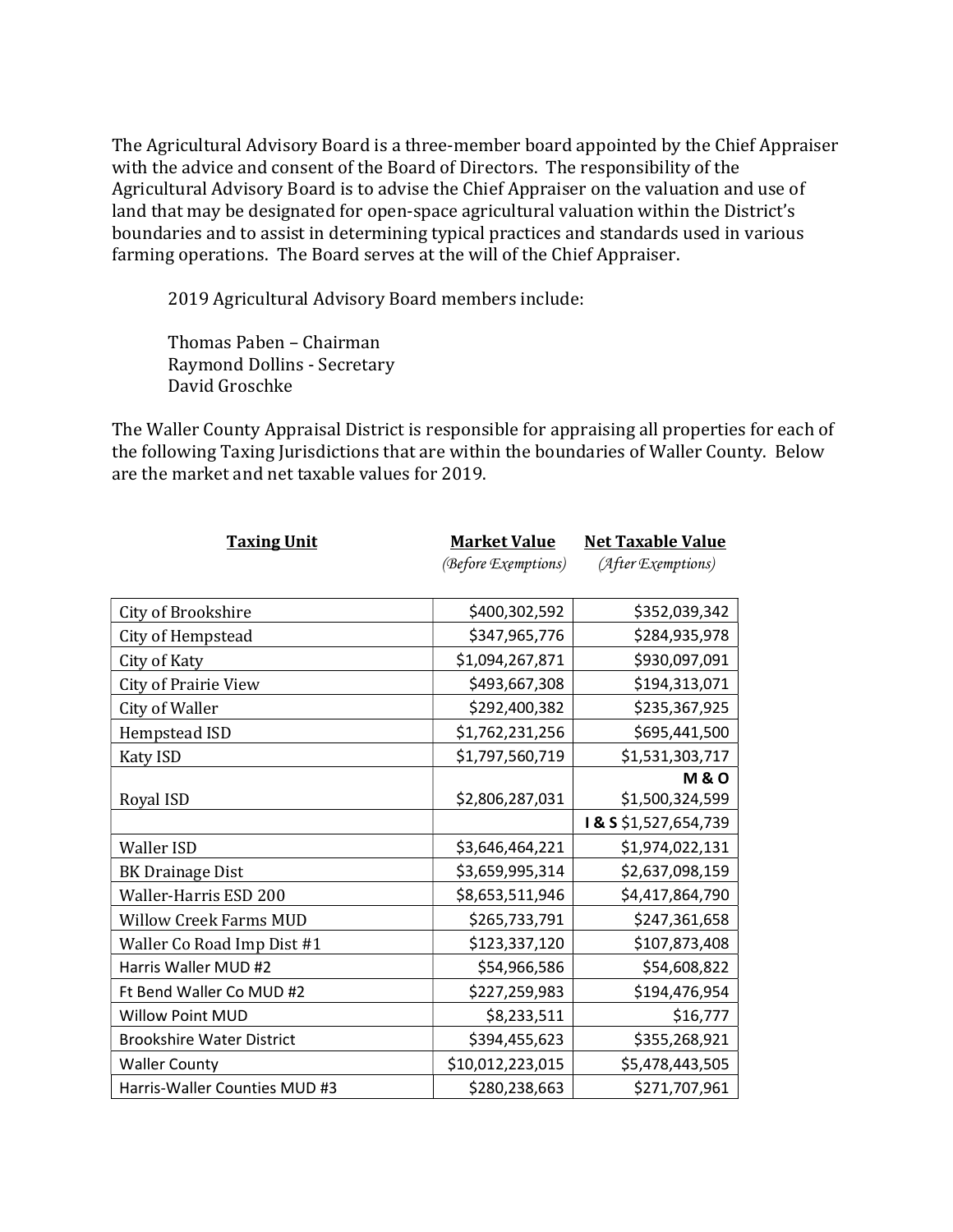| Waller County Improvement District #2 | \$127,439,984 | \$87,287,848 |
|---------------------------------------|---------------|--------------|
| Ft Bend Waller Co MUD #3              | \$15,794,352  | \$4,923,906  |
| Kickapoo Fresh Water Supply District  | \$17,028,031  | \$16,148,459 |
| Fulshear MUD 3A                       | \$5,079,650   | \$4,648,330  |
| <b>Waller County MUD 9B</b>           | 10,497,488    | 10,497,488   |

### Property Types Appraised

For 2019 the Waller County Appraisal District has approximately 43,116 parcels. The following is a summary of those parcels:

| Classification | <b>Property Type</b>            | <b>Parcel County</b> | <b>Market Value</b> |  |
|----------------|---------------------------------|----------------------|---------------------|--|
| $\overline{A}$ | <b>Single Family Residence</b>  | 13,230               | \$2,320,297,133     |  |
| $\mathbf B$    | <b>Multifamily Residence</b>    | 283                  | \$99,605,532        |  |
| $\mathsf{C}$   | Vacant Lots                     | 8,082                | \$244,957,244       |  |
| D <sub>1</sub> | Qualified Ag Land               | 6,135                | \$3,219,703,777     |  |
| D <sub>2</sub> | Non-Qualified Land              | 2,285                | \$63,828,745        |  |
| E              | Farm & Ranch Imp                | 5,298                | \$1,148,720,988     |  |
| F1             | <b>Commercial Real Property</b> | 1,146                | \$689,850,771       |  |
| F2             | <b>Industrial Real Property</b> | 125                  | \$342,142,577       |  |
| G1             | Oil and Gas                     | 3,380                | \$10,814,381        |  |
| G <sub>3</sub> | Minerals Non-Producing          | 26                   | \$48,079            |  |
| J <sub>1</sub> | <b>Water Systems</b>            | 14                   | \$899,090           |  |
| J <sub>2</sub> | <b>Gas Distribution System</b>  | 29                   | \$4,247,170         |  |
| J <sub>3</sub> | <b>Electric Company</b>         | 64                   | \$37,107,140        |  |
| J4             | <b>Telephone Company</b>        | 166                  | \$15,053,430        |  |
| J <sub>5</sub> | Railroad                        | 70                   | \$23,867,820        |  |
| J <sub>6</sub> | Pipeline Company                | 155                  | \$146,892,600       |  |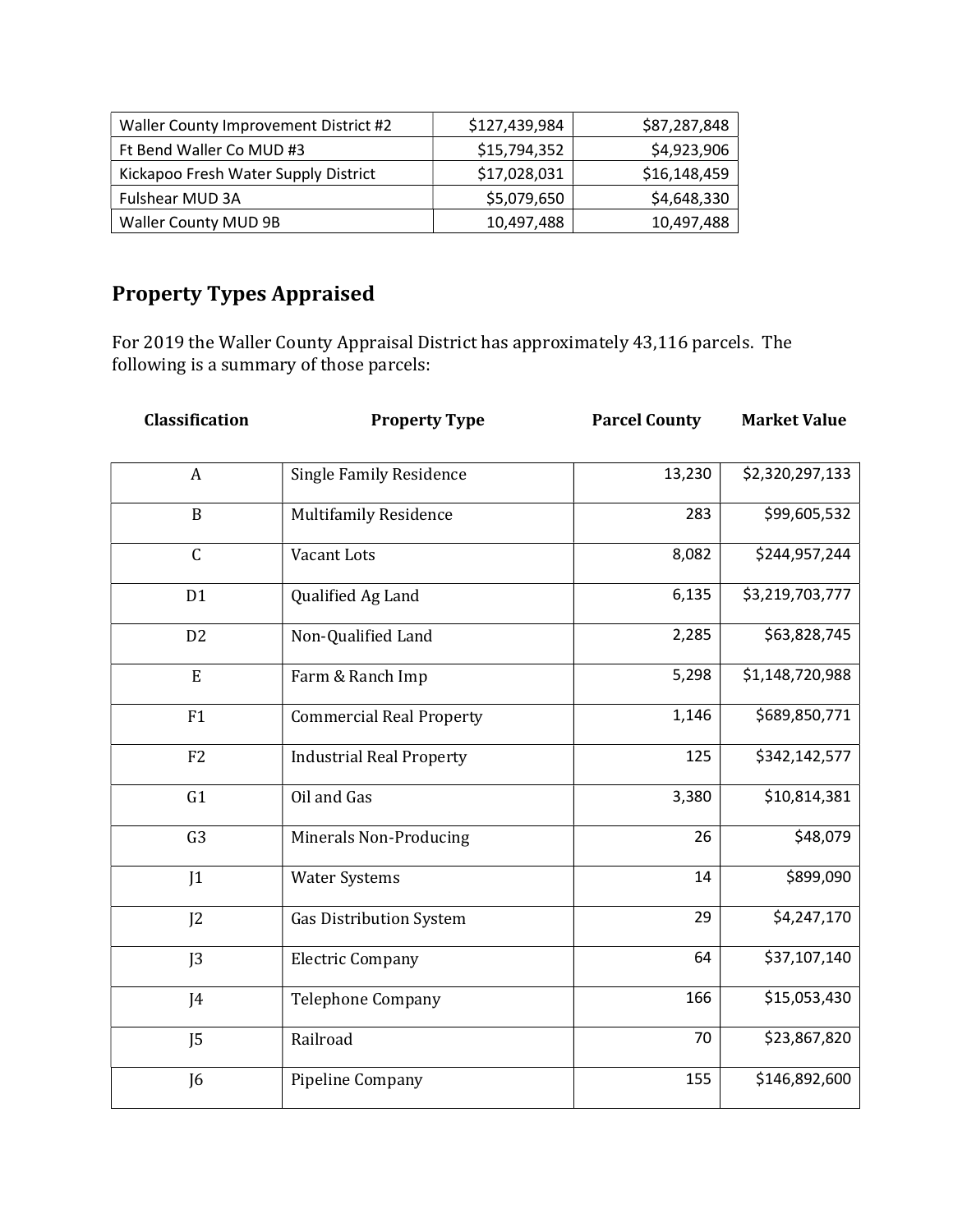| I7             | <b>Cable Television Company</b>     | 26    | \$7,28,220    |
|----------------|-------------------------------------|-------|---------------|
| J8             | Other Type of Utility               | 8     | \$518,930     |
| L <sub>1</sub> | <b>Commercial Personal Prop</b>     | 2,060 | \$784,028,100 |
| L2             | <b>Industrial Personal Property</b> | 58    | \$187,017,630 |
| M1             | Tangible Other Personal, MH         | 1,812 | \$44,743,505  |
| S              | Special Inventory Tax               | 21    | \$10,782,980  |
| X              | <b>Totally Exempt Property</b>      | 3,789 | \$615,175,113 |

#### Exemption Data

The Waller County Appraisal District is responsible for the administration of all property tax exemptions granted. The most common exemption a property owner qualifies for is the Homestead Exemption. These exemptions include mandated homestead exemptions, optional homestead exemption, over-65 exemptions, disability exemptions, disabled veteran exemptions and 100% disabled exemptions. In order to qualify for the Homestead Exemptions, the property owner must own and reside in the residence on January 1 and the owner or spouse claims no other Homestead Exemption. In January of each year the District mails Homestead Exemption applications to property owners who may qualify for this exemption. The application must be completed and returned to the District by April 30th. A property owner who turns 65 any time during the year qualifies for the Over 65 exemption and can apply for the exemption anytime during the year after the property owner turns 65. A property owner may file a late homestead application if it is filed no later than two years after the taxes become delinquent.

|        | <b>TAXING JURISDICTIONS</b> | HS/OP    | HS/ST  | <b>X65/ST</b> | DIS/ST | <b>X65/OP</b> | DIS/OP  |
|--------|-----------------------------|----------|--------|---------------|--------|---------------|---------|
| County | <b>Waller County</b>        | 20%*     |        |               |        | 25,000        | 25,000  |
|        | <b>Waller County FM</b>     | $20\%$ * | 3,000  |               |        | 22,000        | 22,000  |
|        | Hempstead ISD               |          | 25,000 | 10,000        | 10,000 |               |         |
| ISD's  | Katy ISD                    |          | 25,000 | 10,000        | 10,000 | 10,000        |         |
|        | Royal ISD                   | $1\%$ *  | 25,000 | 10,000        | 10,000 |               |         |
|        | Waller ISD                  |          | 25,000 | 10,000        | 10,000 |               |         |
|        | City of Hempstead           |          |        |               |        | 30,000        |         |
|        | City of Katy                | 20%*     |        |               |        | 100,000       | 100,000 |
| Cities | City of Brookshire          |          |        |               |        | 3,000         | 3,000   |
|        | <b>City of Prairie View</b> |          |        |               |        | 5,000         | 5,000   |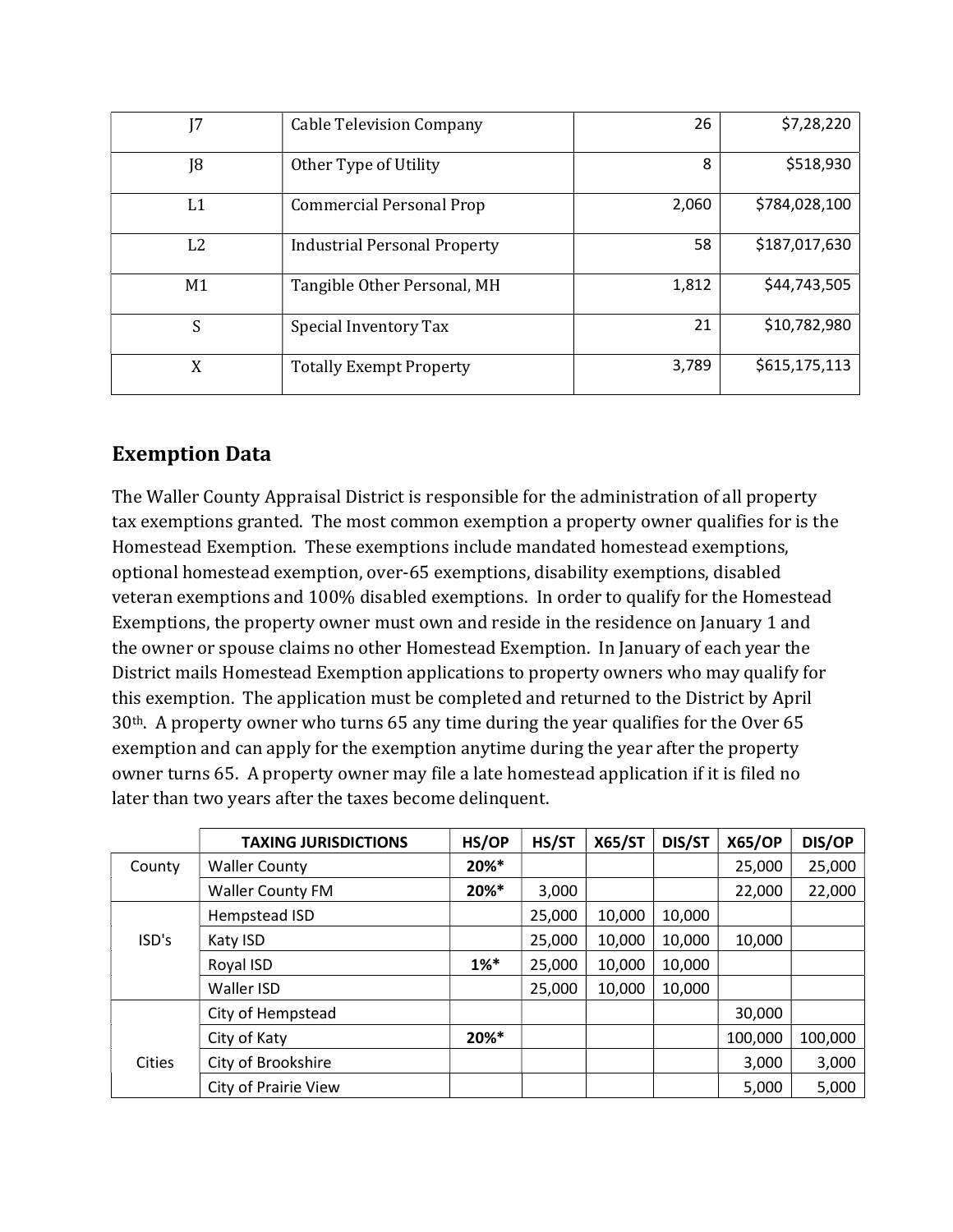|                 | City of Waller                    |  |  | 20,000  | 20,000  |
|-----------------|-----------------------------------|--|--|---------|---------|
|                 | Brookshire-Katy Drainage District |  |  | 20,000  | 20,000  |
|                 | Waller-Harris ESD 200             |  |  | 100,000 | 100,000 |
| Other           | <b>Willow Creek Farms MUD</b>     |  |  |         |         |
| <b>Entities</b> | Waller County Rd. Imp Dist. #1    |  |  |         |         |
|                 | Ft Bend-Waller County MUD #2      |  |  |         |         |
|                 | Kickapoo Fresh Water Supply       |  |  |         |         |
|                 | Harris Waller Counties MUD #2     |  |  |         |         |
|                 | <b>Willow Point MUD</b>           |  |  |         |         |
|                 | <b>Brookshire MUD</b>             |  |  |         |         |
|                 | Waller County Rd Imp Dist #2      |  |  |         |         |
|                 | Harris Waller Counties MUD #3     |  |  |         |         |
|                 | Ft Bend-Waller County MUD #3      |  |  |         |         |
|                 | Fulshear MUD 3A                   |  |  |         |         |
|                 | <b>Waller County MUD 9B</b>       |  |  |         |         |

#### Ratio Study Analysis – Property Value Study

The property tax code requires that the Property Tax Assistance Division of the Texas Comptroller Office conduct an internal ratio study in each appraisal district biannually to determine the degree of uniformity of and the median level of appraisal with each major property category in each school district. The districts' values must be within the 5% margin of the state's ratio study in order for the Comptroller to certify local value to the Commissioner of Education for school funding. For 2018, the Waller County Appraisal District was certified local value for all school districts within the boundaries of Waller County. However, the school districts (Hempstead ISD, Waller ISD and Royal ISD) are in their first-year grace period for falling below the 5% margin of the state's ratio study. The District will have another property value study performed in 2019.

#### Legislative Changes

The 2019, 86th Texas Legislature produced many pieces of legislation which affect the operation of appraisal districts as well as taxpayer exemptions and rights. Below is a list of some of the most important changes:

• HB 639 - Section 23.51(1) Ecological Laboratory Open-Space Land requires that land used principally as an ecological laboratory must have been used principally in that manner by the college or university for five of the preceding seven years to qualify for agricultural appraisal. For land that qualified in 2014-2020, the effective date is deferred until January 1, 2027. Effective 1-1-2020.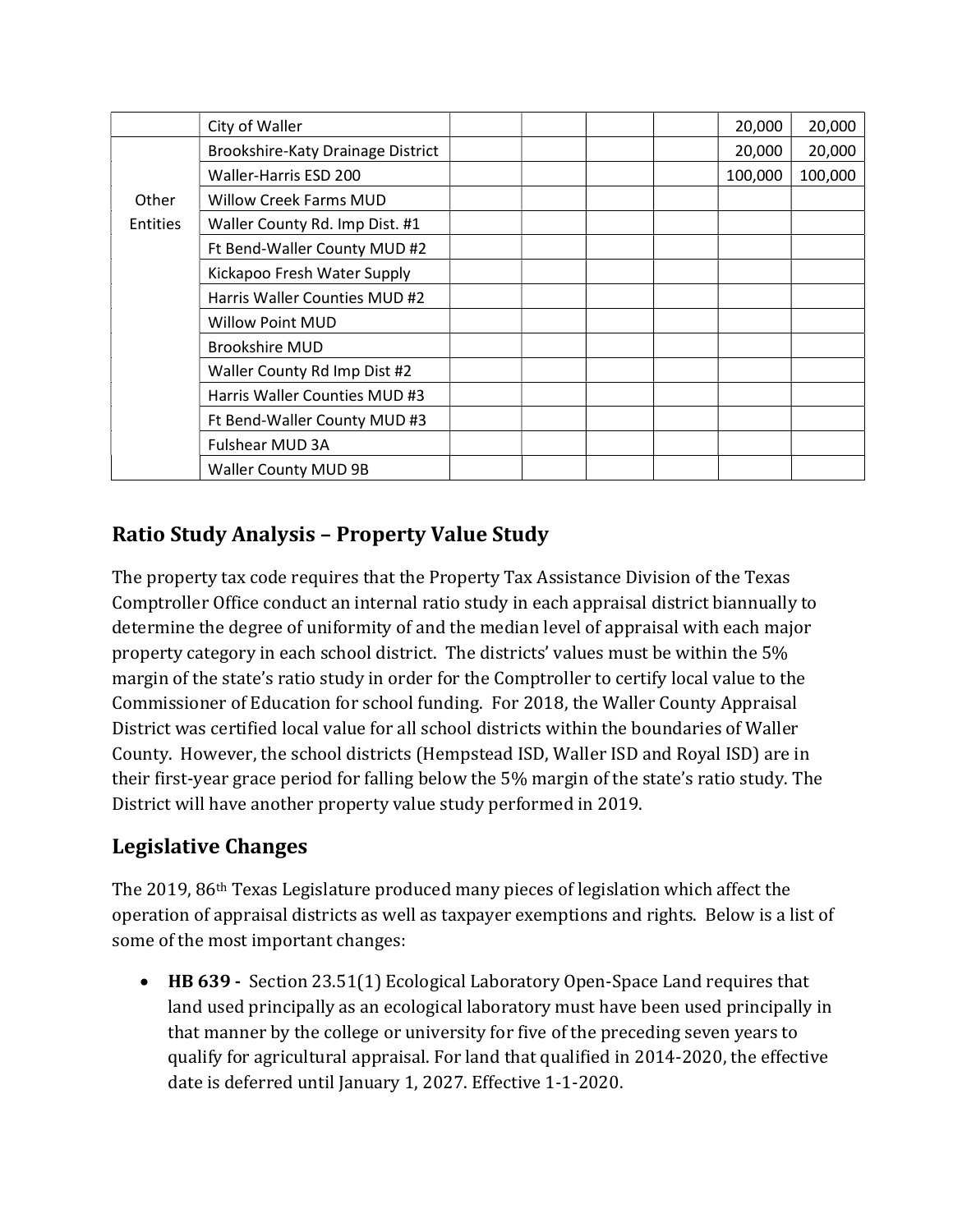- HB 1743 Section 23.55 & 23.76 reduced the rollback period for open-space and timber land from five years to three years and to reduce the annual interest rate from seven percent (7%) to five percent(5%). Effective 9-1-2019.
- Historical Exemption Section 11.24, a governing body cannot repeal or reduce historic-site exemption unless the owner consents; or the taxing unit must provide written notice to the owner no later than five years before the date the exemption is repealed or reduced. Effective 1-1-2020.
- Heir Property Section 11.43, for the heir property owner, documentation is required: (A) affidavit establishing the applicant's ownership interest, (B) copy of the death certificate of the prior owner of the property, (c) copy of the most recent utility bill for the property, and (D) citation of any court record relating to the applicant's ownership of the property, if available. This prohibits the application to require a copy of recorded instrument to be filed. (CAD cannot require a recorded instrument.) This does not affect legal title to property on heir property and does not transfer title to property.
- $\bullet$  Disaster Reappraisal Exemption Section 11.35(s), Disaster Reappraisal Exemption will be a constitutional amendment on the November ballot. 15%, 30%, 60% or 100% exemption will last until the next appraisal. A property owner, on the  $45<sup>th</sup>$  day after the disaster, has to apply for the exemption and no later than the 105<sup>th</sup> day after the governor declares a disaster. Proposition 3 HJR 34 states "The constitutional amendment authorizing the legislature to provide for a temporary exemption from ad valorem taxation of a portion of the appraised value of certain property damaged by a disaster."
- Appraisal Notices Section 25.19 (b-4 & b-5), amount of taxes on the notice of value will be stricken off. Wording will now have a statement: "The Texas Legislature does not set the amount of your local taxes. Your property tax burden is decided by your locally elected officials, and all inquiries concerning your taxes should be directed to those officials." Also, the notice will have to contain a brief explanation that the governing body of each taxing unit decides whether or not taxes on the property will increase and the appraisal district only determines the value of the property. This applies to a county with a population of less than 120,000. Effective 1-1-2020.
- Email Notices Section 1.086, delivery of certain notices by email, on written request of the owner of a residential property that is occupied by the owner as the owner's principal residence, the Chief Appraiser shall send each notice required by this title by email: (1) change in value, (2) eligibility of the property for an exemption, and (3) the grant, denial, cancellation or other change in the status of an exemption or exemption application applicable to the property. (Provide a form on